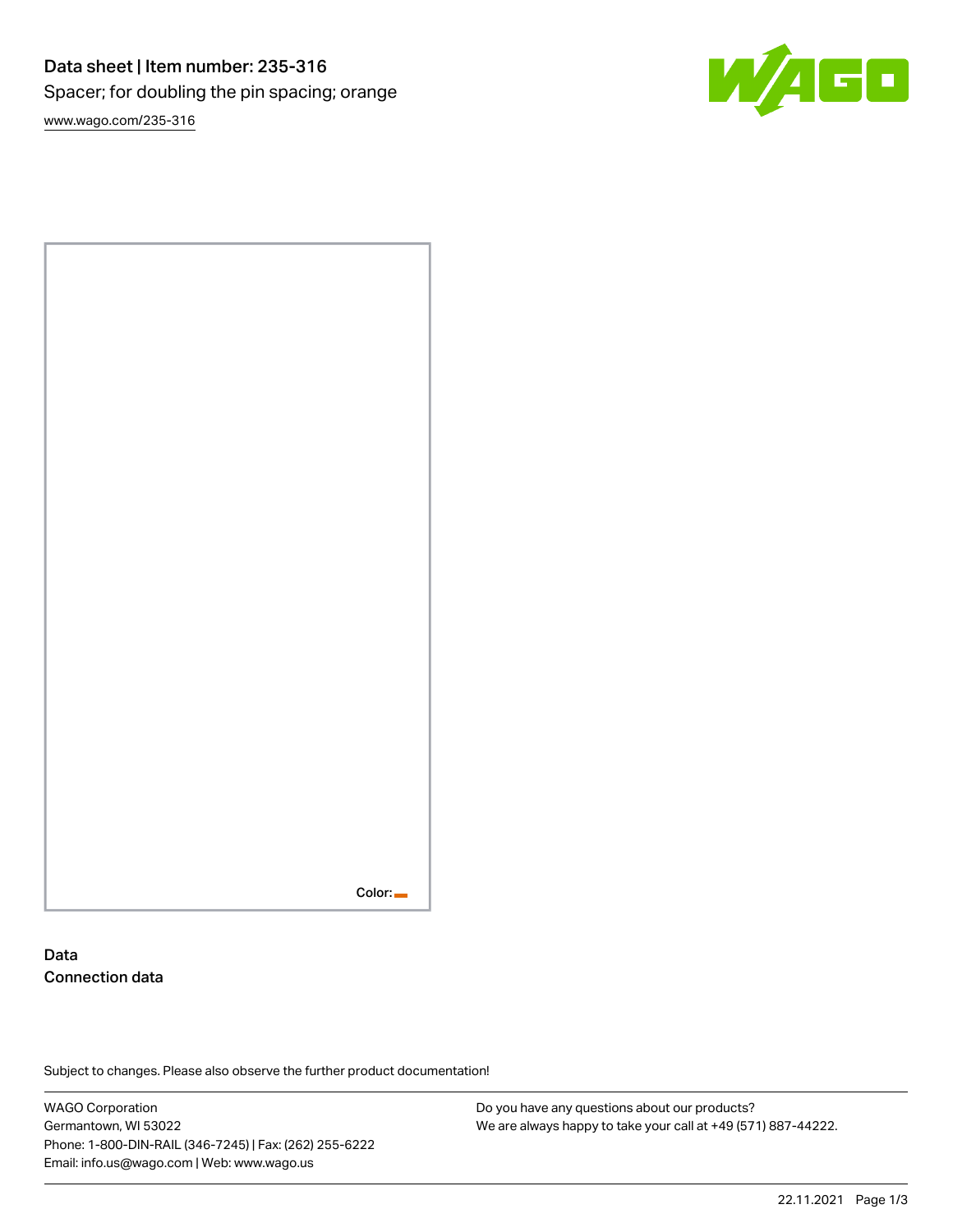

#### Connection 1

| Number of poles |  |
|-----------------|--|
|-----------------|--|

#### Physical data

| Pin spacing | 3.81 mm / 0.15 inch  |
|-------------|----------------------|
| Width       | 3.81 mm / 0.15 inch  |
| Height      | 9.2 mm / 0.362 inch  |
| Depth       | 12.5 mm / 0.492 inch |

#### Mechanical data

| Application   | extends pin spacing<br>. . |
|---------------|----------------------------|
| Mounting type | snap-on type               |

#### Material data

| Color     | orange           |
|-----------|------------------|
| Fire load | 0.01 MJ          |
| Weight    | 0.3 <sub>g</sub> |

#### Commercial data

| Product Group         | 4 (Printed Circuit) |
|-----------------------|---------------------|
| PU (SPU)              | 1000 (100) Stück    |
| Packaging type        | box                 |
| Country of origin     | <b>CH</b>           |
| <b>GTIN</b>           | 4017332443586       |
| Customs tariff number | 3926909985          |

2019 Apr 3 pdf

2.0 MB

## Downloads

#### Documentation

| <b>Additional Information</b> |  |
|-------------------------------|--|
| Technical explanations        |  |

#### CAD files

#### CAD data

Subject to changes. Please also observe the further product documentation!

| <b>WAGO Corporation</b>                                | Do you have any questions about our products?                 |
|--------------------------------------------------------|---------------------------------------------------------------|
| Germantown, WI 53022                                   | We are always happy to take your call at +49 (571) 887-44222. |
| Phone: 1-800-DIN-RAIL (346-7245)   Fax: (262) 255-6222 |                                                               |
| Email: info.us@wago.com   Web: www.wago.us             |                                                               |

[Download](https://www.wago.com/global/d/1435602)